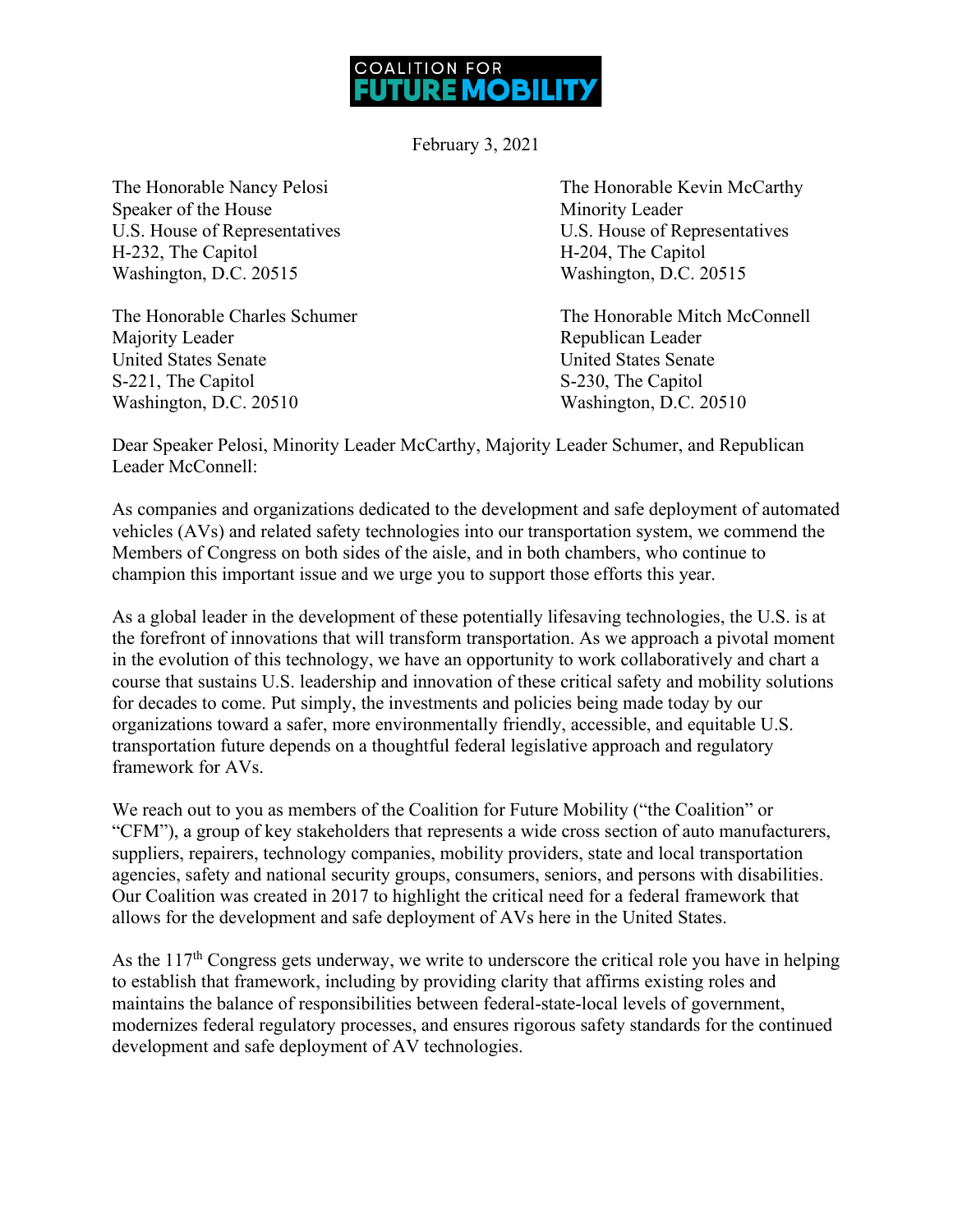The National Highway Traffic Safety Administration (NHTSA) has found that human choice or error is a factor in approximately 94% of all motor vehicle crashes on U.S. roads – crashes that took the lives of over 36,000 men, women, and children, and injured an estimated 2.74 million more Americans in 2019. By facilitating the modernization of the regulatory environment to embrace technologies that could help reduce or eliminate these human factors, Congress can help prevent many crashes from happening – thereby reducing injuries and fatalities on our nation's roadways.

While safety is a critical component in the drive for the development of AVs, these vehicles can also provide life-changing opportunities for those who are not adequately served by current mobility options, such as seniors, persons with disabilities, and those who require more affordable transportation. Further, the benefits of these vehicles extend to other roadway users, not to mention the benefits that AV's have shown various communities and individuals in need due to the COVID-19 pandemic. Our Coalition is committed to AV deployment that can help ease congestion and gridlock, increase economic opportunities, and reduce the environmental impact of transportation.

Building on prior bipartisan support for AV legislation in both chambers, our Coalition encourages you and your colleagues to redouble efforts to move forward with thoughtful legislation to help improve safety; provide a technology-neutral path forward to invest and innovate; affirm existing roles and maintain the balance between federal-state-local authorities; and reinforce the critical role of U.S. leadership in the development and deployment of AV technologies.

Recognizing the potential of this technology to positively impact millions of Americans, we urge you to support bipartisan efforts to send President Biden a federal AV framework that can be signed into law this Congress. Other countries are moving forward with AV policies, and the U.S. - home of self-driving technology - should not allow itself to lose its leadership position. Our Coalition members stand ready to work with you to make this important legislation a reality.

Sincerely,

3M

60 Plus Association

Alliance for Transportation Innovation

Alliance for Automotive Innovation

American Chemistry Council

American Council of the Blind

American Highway Users Alliance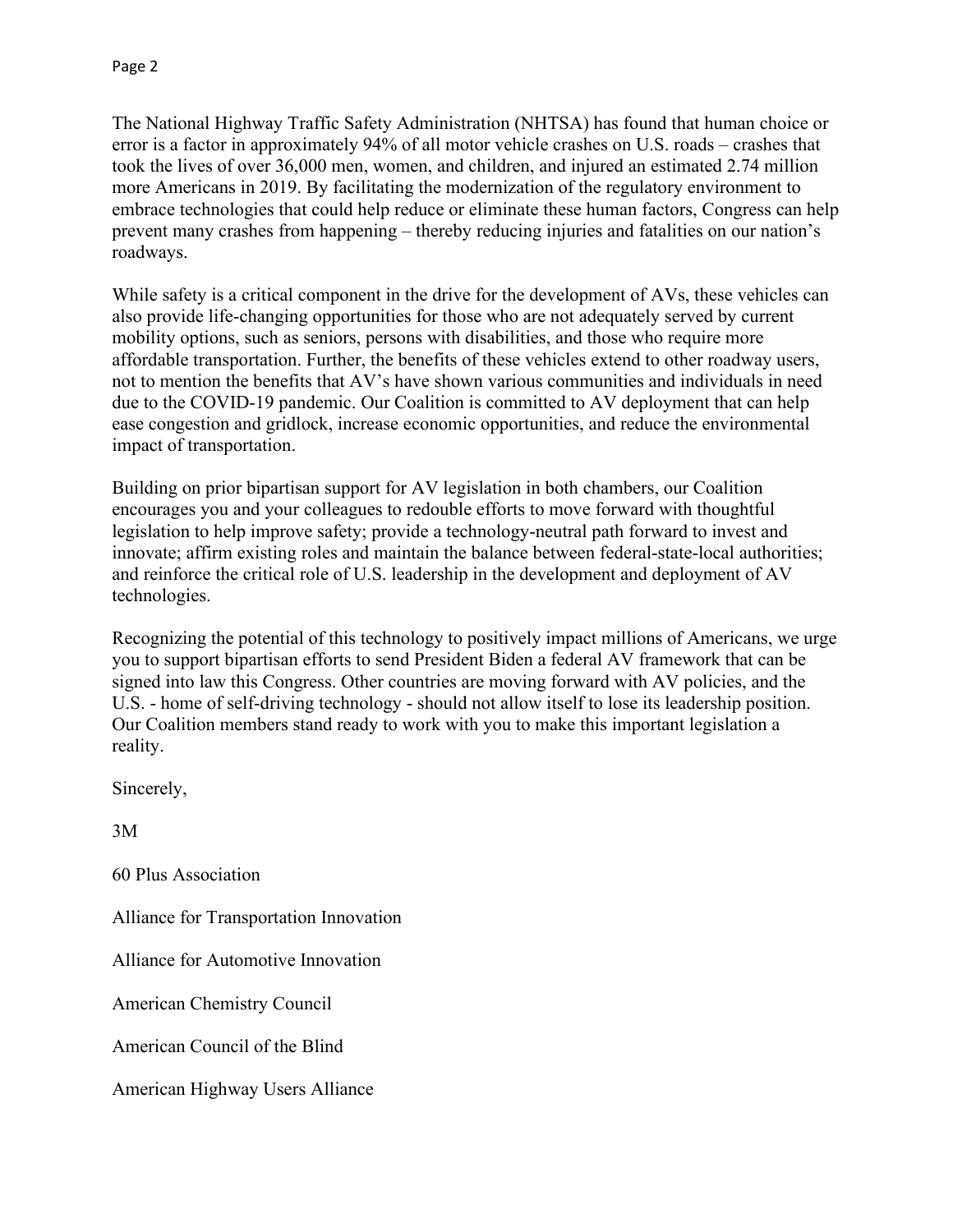## American Network of Community Options and Resources

Americans for Tax Reform

Aptiv

Argo AI, LLC

Aurora

Automotive Service Association

Association for Unmanned Vehicle Systems International

Competitive Enterprise Institute

Cruise

**CTIA** 

Deepen

Digital Liberty

Dupont

Harman

Infineon

Intel Corporation

Intelligent Transportation Society of America

Lyft

Motor & Equipment Manufacturers Association

Narcolepsy Network

National Association of Manufacturers

National Cued Speech Association

National Federation of the Blind